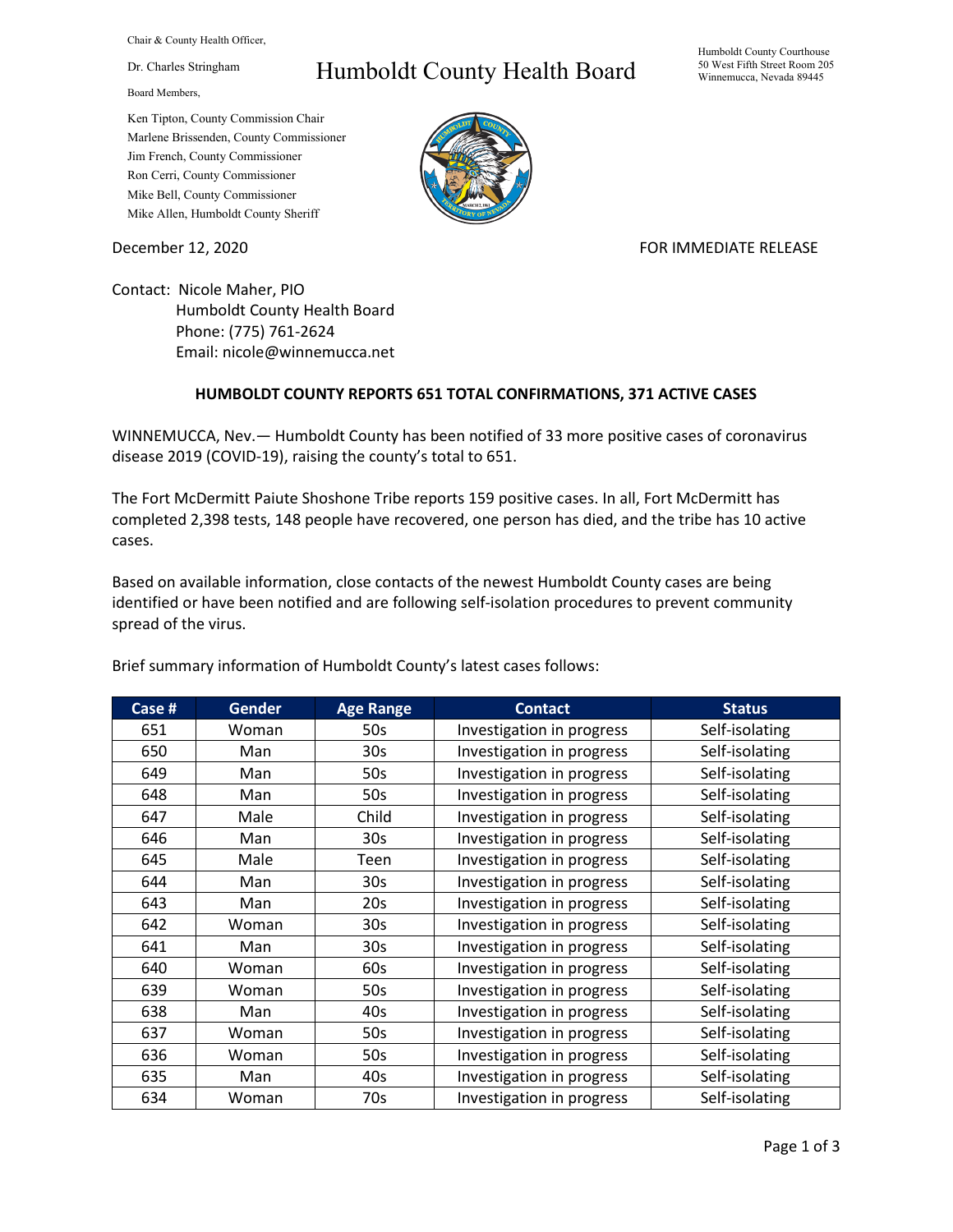| Case # | <b>Gender</b> | <b>Age Range</b> | <b>Contact</b>            | <b>Status</b>  |
|--------|---------------|------------------|---------------------------|----------------|
| 633    | Woman         | 30 <sub>s</sub>  | Investigation in progress | Self-isolating |
| 632    | Man           | 20s              | Investigation in progress | Self-isolating |
| 631    | Man           | 40s              | Investigation in progress | Self-isolating |
| 630    | Woman         | 70s              | Investigation in progress | Self-isolating |
| 629    | Male          | Teen             | Investigation in progress | Self-isolating |
| 628    | Woman         | 30 <sub>s</sub>  | Investigation in progress | Self-isolating |
| 627    | Woman         | 30 <sub>s</sub>  | Investigation in progress | Self-isolating |
| 626    | Woman         | 40s              | Investigation in progress | Self-isolating |
| 625    | Female        | Teen             | Investigation in progress | Self-isolating |
| 624    | Man           | 30 <sub>s</sub>  | Investigation in progress | Self-isolating |
| 623    | Man           | 40s              | Investigation in progress | Self-isolating |
| 622    | Woman         | 50s              | Investigation in progress | Self-isolating |
| 621    | Female        | Child            | Investigation in progress | Self-isolating |
| 620    | Man           | 20s              | Investigation in progress | Self-isolating |
| 619    | Woman         | 20s              | Investigation in progress | Self-isolating |

Of the previous 618 cases, 273 have recovered, 333 are self-isolating, five are hospitalized locally, and seven have died; Humboldt County has 371 active cases.

Nevada has the highest COVID-19 hospitalization rate per capita, according to The COVID Tracking Project, a public database published by The Atlantic.

The database shows Nevada has a rate of 59.2 hospitalizations per 100,000 people. The next closest state is South Dakota at 55.5 hospitalizations per 100,000 people.

According to Nevada Department of Health and Human Services, the state saw 45 new COVID-19 deaths Friday and 2,783 new cases. The test positivity rate was 21.9%.

Humboldt County Health Officer Charles Stringham, MD, said Nevada's record numbers of hospitalizations, deaths and positive cases can be alarming.

"But this is no time to throw in the towel," he said. "Now is the time to seek out the best information to protect you and your family."

Dr. Stringham has invited local residents to attend a live COVID-19 Q&A podcast at 7 p.m. Monday, December 14.

"We realize it's difficult for most people to fully engage in doing the right things to prevent COVID-19 transmissions when they haven't had the opportunity to ask about the things that don't make sense to them," said Dr. Stringham.

"This podcast will help—not by adding to the massive volume of conflicting, confusing information you've already seen in the news—but by answering the exact questions you've had all along. There won't be any boring lectures, just straightforward, simple answers to your questions."

To join Monday's meeting[, click here](https://teams.microsoft.com/l/meetup-join/19%3ameeting_N2NjZTk2NzYtNTM1Yy00NDBjLTgwMTItYTg0NDg2ZTlhODI0%40thread.v2/0?context=%7b%22Tid%22%3a%221f916fc9-42a5-4df4-aa73-a286ee089776%22%2c%22Oid%22%3a%221e10c4e8-675f-4494-97ed-4c4c4fd69453%22%7d) just prior to the 7 p.m. start time and follow the prompts for audio